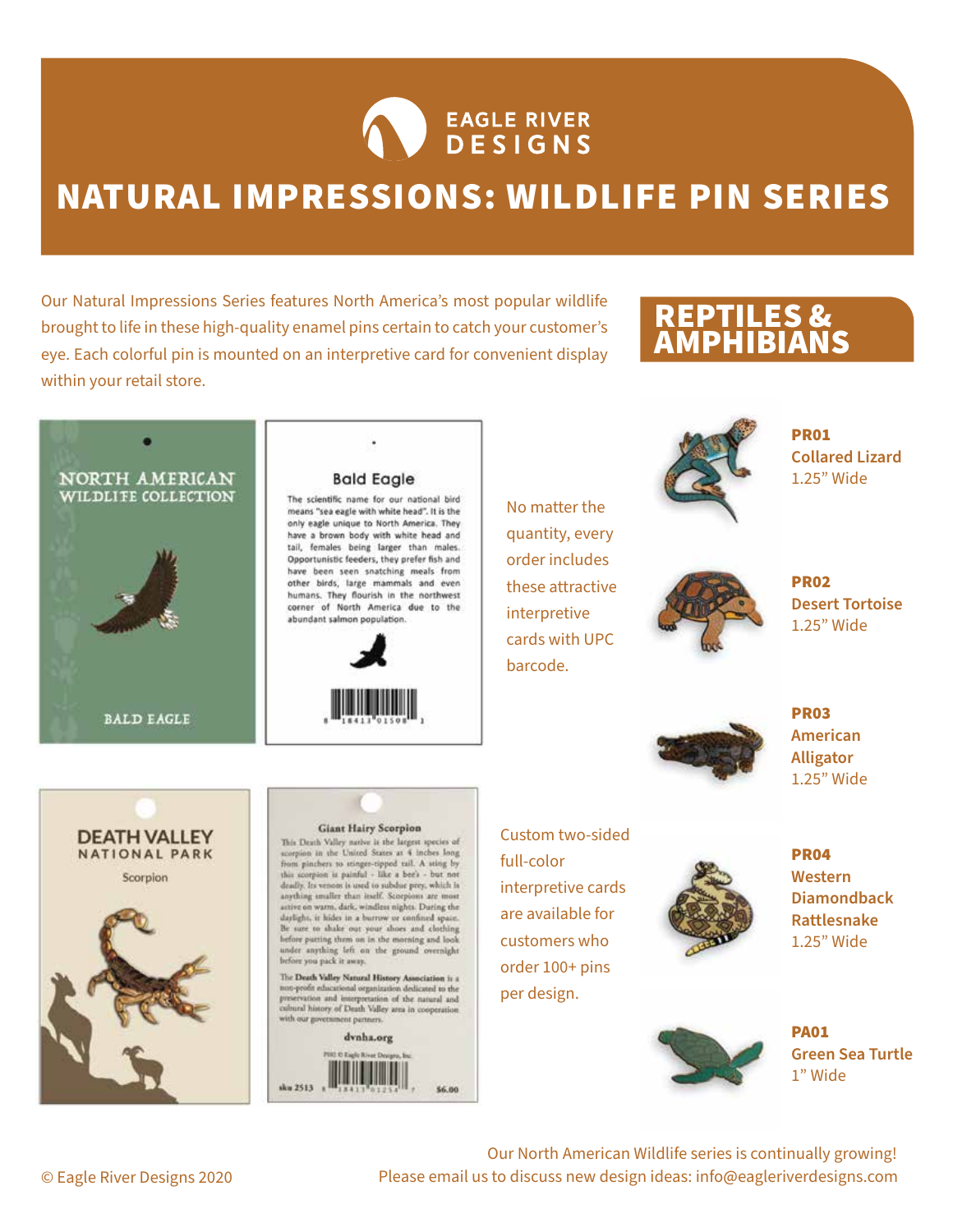## BIRDS



PB01 **Rufous Hummingbird** 1.25" Wide



PB02 **Ruby-throated Hummingbird** 1.375" Wide



PB06 **Barn Swallow** 1.125" Wide



PB07 **Mountain Chickadee** 1.16" Wide



PB11 **Trumpeter Swan** 1.25" Wide



PB13 **Whooping Crane** 1.3" Wide



PB15 **Great Blue Heron** 1.6" Wide



PB16 **Brown Pelican** 1.5" Wide



PB17 **Northern Cardinal** 1.25" Wide



PB21 **Roseate Spoonbill** 1.25" Wide



PB22 **Sandhill Crane** 1.25" Wide



PB23 **Eastern Bluebird** 1.25" Wide



PB27 **California Condor** 1.75" Wide



PB28 **Painted Bunting** 1.75" Wide



PB29 **Ivory-billed Woodpecker** 1.375" Wide



PB31 **Greater Roadrunner** 1.625" Wide



PB34 **Osprey** 1.375" Wide



PB35 **Mallards** 1.25" Wide



PB36 **Burrowing Owl** 1.125" Wide



PB37 **Western Bluebird** 1.25" Wide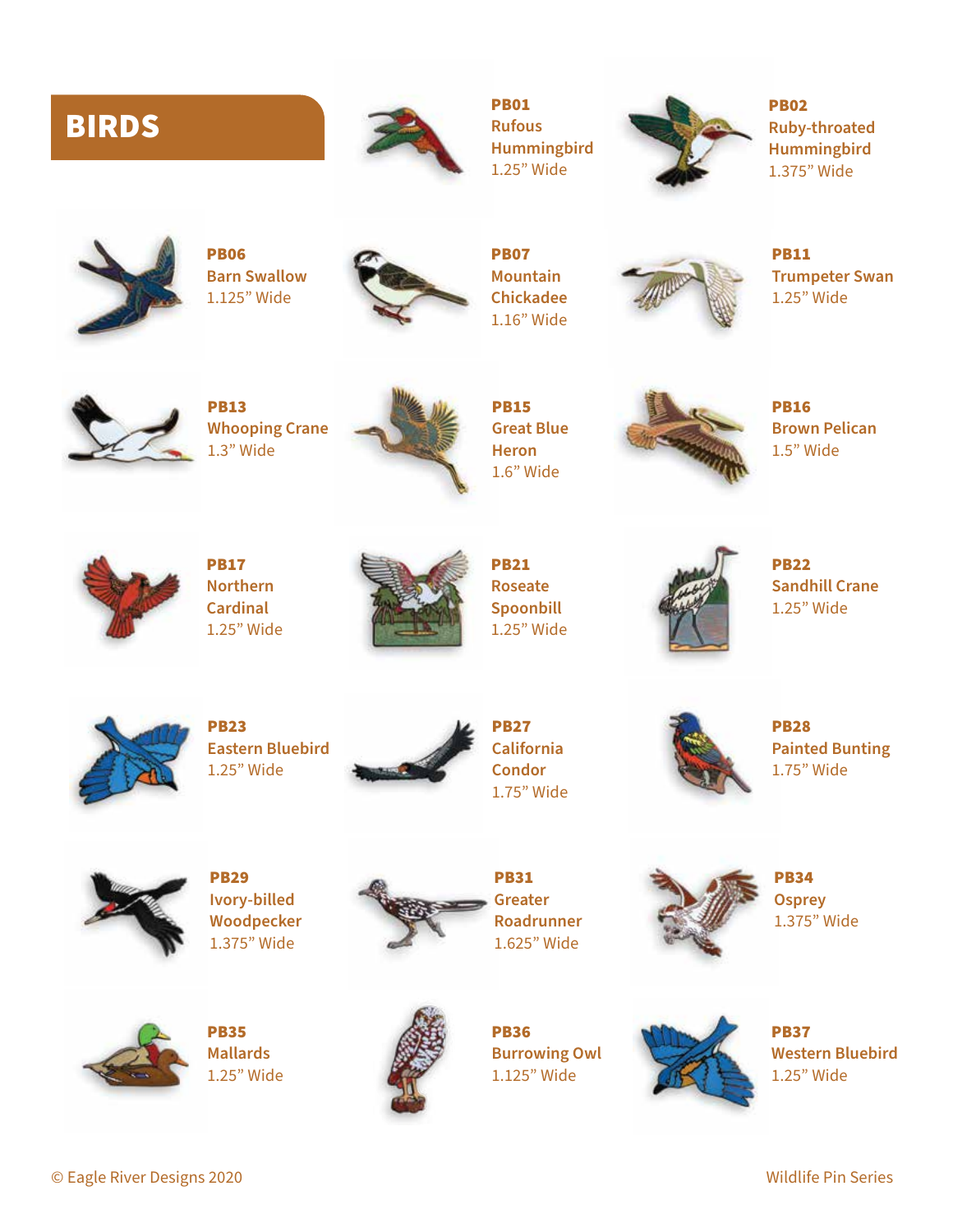

PB39 **Black-billed Magpie** 1.25" Wide



PB40 **Albatross** 1.25" Wide



PB41 **Peregrine Falcon** 1.625" Wide



PB42 **Great Egret** 1.5" Wide



PB44 **Common Loon** 1.25" Wide



PB45 **Belted Kingfisher** 1.25" Wide



PB46 **Black-capped Chickadee** 1.25" Wide



PB48 **Bald Eagle in Flight** 1.75" Wide



PB50 **Great Horned Owl** 1.25" Wide



PB51 **Snowy Owl in Flight** 1.25" Wide



PB52 **California Quail** 1.125" Wide

PB53 **Mountain Bluebird** 1.5" Wide



PB54 **Steller's Jay** 1.375" Wide



PB56 **Anhinga** 1.16" Wide



PB57 **Broad-tailed Hummingbird** 1.25" Wide



PB58 **Clark's Nutcracker** 1.25" Wide



PB59 **Bald Eagle Perched** 1.25" Wide



PB63 **American Kestrels** 1.25" Wide

PB60 **Barn Owl** 1.125" Wide



PB64 **Aplomado Falcon** 1.375" Wide



PB62 **Red-tailed Hawk** 1.125" Wide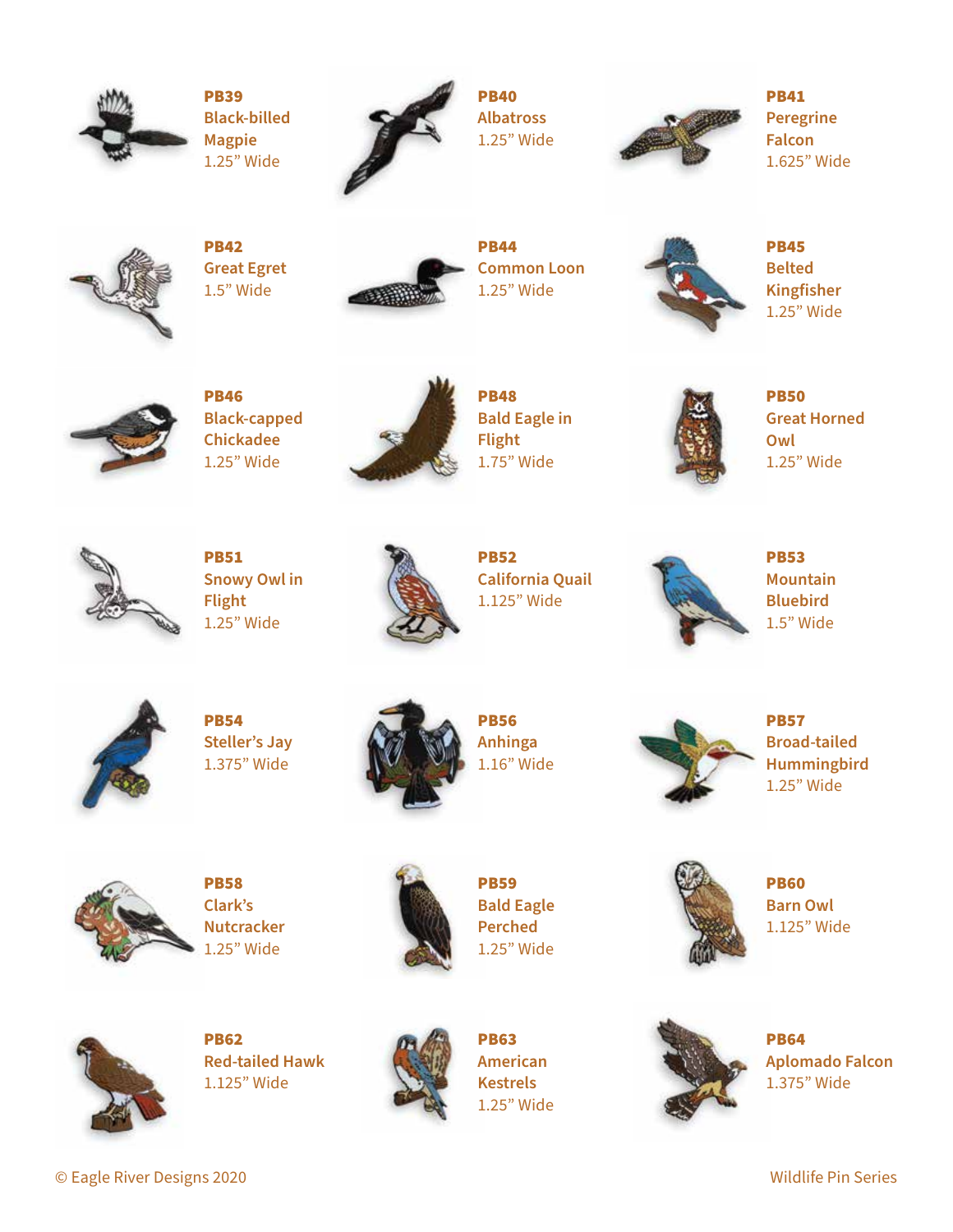

PB65 **Golden Eagle** 1.25" Wide



PB66 **Horned Puffin** 1.25" Wide



PB67 **Hooded Merganser** 1.25" Wide



PB68 **Raven** 1.25" Wide

# MAMMALS



PM05 **Moose** 1.25" Wide



PM07 **Black Bear** 1.25" Wide



PM08 **Polar Bear** 1.125" Wide



PM10 **White-tailed Deer** 1.125" Wide



PM11 **Chipmunk** 1.25" Wide



PM12 **West Indian Manatee** 1.25" Wide



PM14 **Bat** 1.25" Wide



PM15 **Elk** 1.25" Wide



PM16 **Rocky Mountain Bighorn Sheep** 1.375" Wide



PM17 **Cougar/Panther/ Mountain Lion** 1.25" Wide



PM18 **Desert Bighorn Sheep** 1.25" Wide



PM19 **Pronghorn** 1.25" Wide



PM20 **Gray Wolf** 1.25" Wide



PM21 **American Bison** 1.375" Wide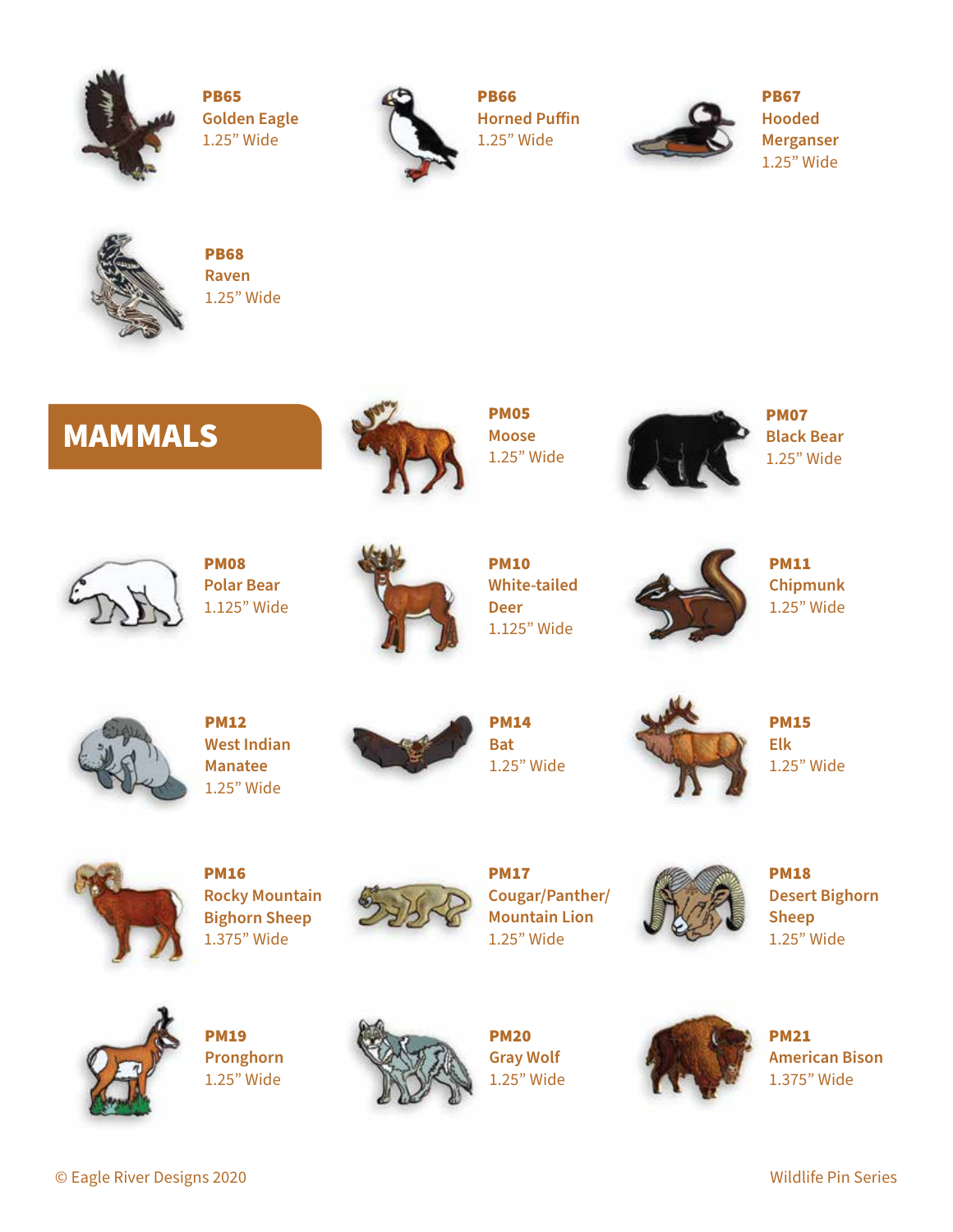

PM22 **Prairie Dog** 1.25" Wide



PM23 **Pika** 1.16" Wide



PM24 **Mule Deer** 1.25" Wide



PM25 **Mountain Goat** 1.25" Wide



PM26 **Grizzly Bear** 1.25" Wide



PM27 **River Otters** 1.375" Wide



PM28 **Bobcat** 1.25" Wide



PM29 **Porcupine** 1.25" Wide



PM30 **Coyote** 1.25" Wide



PM31 **Javelina** 1.25" Wide



PM32 **Red Fox** 1.25" Wide



PM33 **Yellow-bellied Marmot** 1.125" Wide

#### INSECTS & ARACHNIDS



PI-01 **Monarch Butterfly** 1.25" Wide



PI-02 **Scorpion** 1.5" Wide



PI-03BR **Brown Tarantula** 1.375" Wide



PI-03BL **Black Tarantula** 1.375" Wide